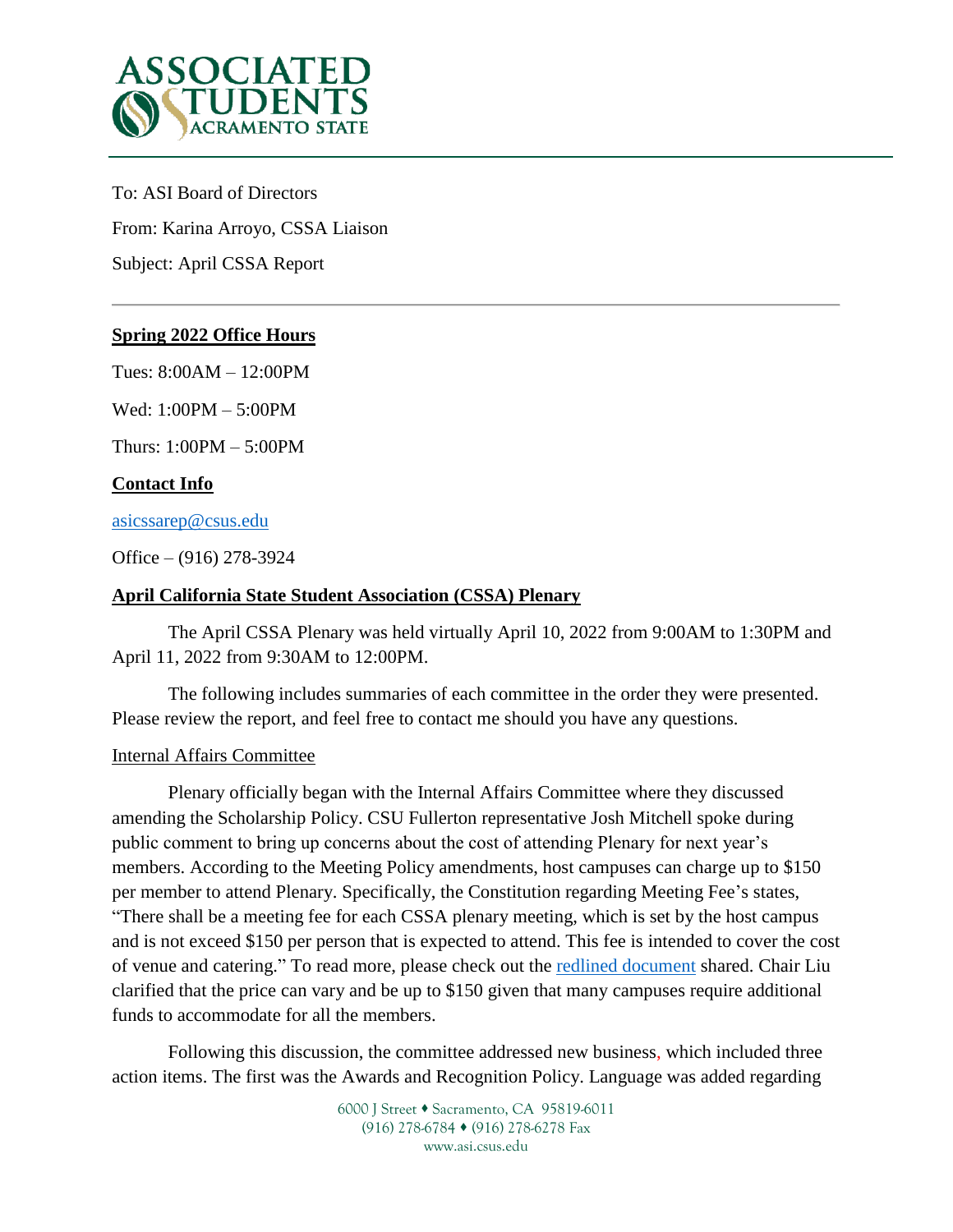

who repayment of a scholarship if they do not complete the term. Specifically, should an Officer assume office after the start of the term as prescribed in the Constitution, their award scholarship shall be determined by the number of days they stay in office. For example, if they only hold their position between 29 - 56 days, they will have to return 50% of the scholarship awarded to them. This action item was approved by unanimous consent. The second item was addressing the Meeting Policy. The public comment was addressing the charge mentioned in this section of the Constitution. This charge comes after many of the campuses have already allocated their budget for next year and brought up a concern that at least CSU Fullerton's campus will not always have the opportunity to attend. A motion was made to change the language regarding the Plenary fee to "fee set by host campus shall not exceed \$140 per person." This fee would not apply to virtual meetings as stated by the Constitution. This action item was approved with amendments. Lastly, the Student Trustee Nominating Policy was approved as this only contained minor grammar changes and the removal of language that describes whether a meeting format is in person or virtual. This allows for the meetings to adapt to any unforeseen situation.

### Joint Committee of Internal Affairs and Finance

The Internal Affair and Finance Committee had one action item on their agenda to approve the Scholarship Policy revisions. Most notably, \$3,000 scholarship will be awarded for each Special Officer to be distributed per semester. In addition, Special Officers will be assigned by region as to not limit the work they are able to accomplish. This item was approved with proposed changes.

### Finance Committee

Third up was the meeting of the Finance Committee. They heard presentations for two information items: April 2022 Finance Statement and the 2022 – 2023 Budget Draft Overview. This month's Finance Statement stated that of the grand total of \$853,000.00 so far 43% has been used. Specifically, 37% of spent funds have been used for CSSA University Affairs, 6% spend from CSSA advocacy and governmental relations, and 56% was used for CSSA Internal programs and 17% to Communication and Public Relations.

Subsequently, staff went over the 2022-2023 Budget which stated that the draft budget allocated for next year was \$1,659,768.00. These funds are collected through Student Involvement & Representation Fee (SIRF), a \$2 fee assessed twice a year to all CSU students in order to fund CSSA. The budget showed funds spent this year compared to the proposed allocations for next year. It's important to note that some items this year amount to \$0 given the COVID restrictions but next year will have a larger budget. For example, next year the Board Orientation will amount to \$18,910.00, plenary meetings will be \$68,700.00, and \$64,650.00 for

> 6000 J Street • Sacramento, CA 95819-6011 (916) 278-6784 (916) 278-6278 Fax www.asi.csus.edu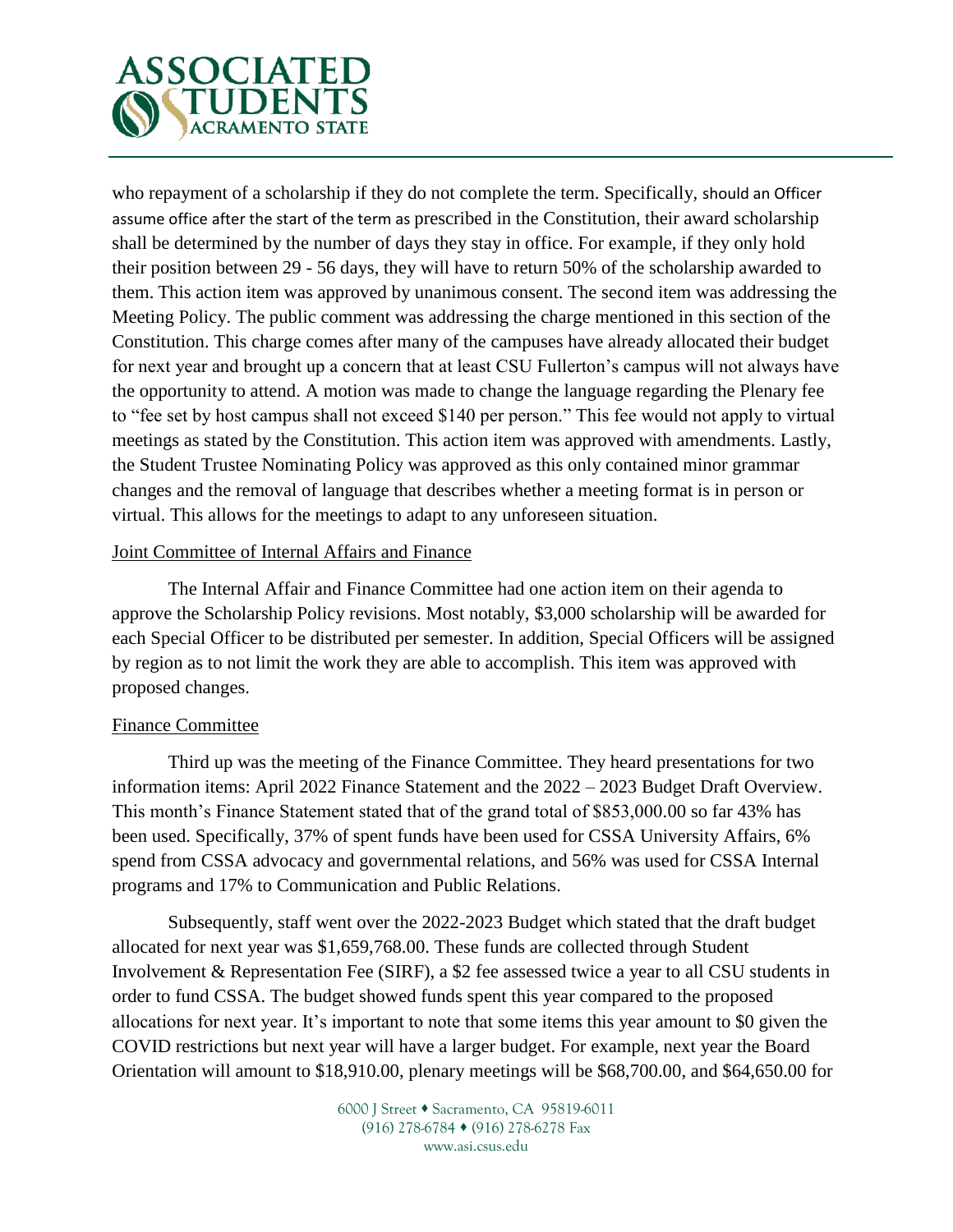

the California Higher Education Summit (CHESS). Systemwide travel will account for 12% of next year's budget and also note a \$17,000 increase in operations or staff employment. Lastly, this year the budget is not allocating funds for Reserves, or savings, as staff recommends using all the money to support student needs.

# Legislative Affairs Committee

Legislative Affairs discussed four items for consideration and five action items. The first discussion was [on AB 2881 Public Postsecondary Education: Students with Dependent Children](https://leginfo.legislature.ca.gov/faces/billNavClient.xhtml?bill_id=202120220AB2881) addresses the concern of enrollment delay impeding graduation rates for student parents. Specifically, it would require all CSU, UC, and CCC to include internet website that include information on all on and off campus student parent services and resources. Next, was [AB 2810](https://leginfo.legislature.ca.gov/faces/billTextClient.xhtml?bill_id=202120220AB2810)  [Student Nutrition: Cal Fresh Student Eligibility: Federal App for Student Aid Data.](https://leginfo.legislature.ca.gov/faces/billTextClient.xhtml?bill_id=202120220AB2810) This bill was authored by Assembly member Arambula which states that federal administrative guidance encourage the use of FAFSA data to inform students of their eligibility for Cal Fresh. Third was [AB 2437 California Pay Our](https://leginfo.legislature.ca.gov/faces/billNavClient.xhtml?bill_id=202120220AB2437) Intern Program (CPOIP) which would allocate \$5 million from General Funds to the CPOIP to fund internships at offices of the Legislature, Governor, Lieutenant Governor, or any state agency or department. The last discussion items was [AB 1968](https://leginfo.legislature.ca.gov/faces/billTextClient.xhtml?bill_id=202120220AB1968)  [Public Post-Secondary Education: Uniform Info Guidance for Sexual Assault Survivors](https://leginfo.legislature.ca.gov/faces/billTextClient.xhtml?bill_id=202120220AB1968) would require CSU and UC systems to develop training and steps following a sexual assault incident.

Following this brief discussion, the committee took action to:

| <b>Oppose</b> | AB 2456 Cal Grant Program Student Eligibility<br>Would redefine full time to mean 30 semester units and affect Cal Grant<br>eligibility |
|---------------|-----------------------------------------------------------------------------------------------------------------------------------------|
| Support       | AB 2815 Vote by Mail Ballot Drop-off Locations                                                                                          |
| Support       | AB 2683 Sexual Violence and Harassment                                                                                                  |
| Support       | AB 1844 Rape and Sexual Assault Education Program                                                                                       |
| Support       | SB 886 California Environmental Quality Act: Exempt Public Universities<br><b>Housing Projects</b>                                      |

### Board of Directors

Sunday morning the Board of Directors heard an information item regarding the Constitution Approved Amendments as discussed on Saturday. The board took one vote to

> 6000 J Street • Sacramento, CA 95819-6011 (916) 278-6784 (916) 278-6278 Fax www.asi.csus.edu